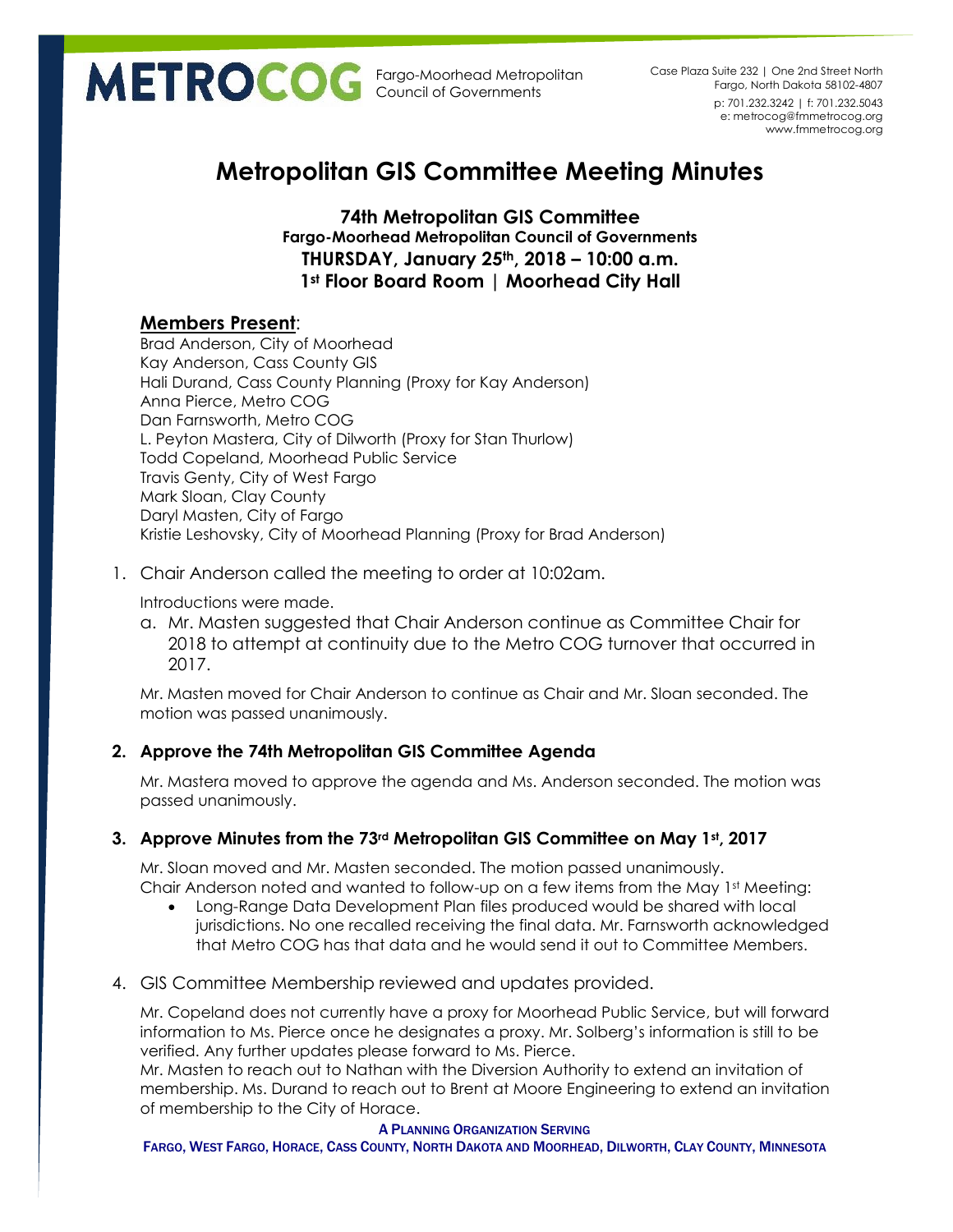p: 701.232.3242 | f: 701.232.5043 e: metrocog@fmmetrocog.org www.fmmetrocog.org Case Plaza Suite 232 | One 2nd Street North Fargo, North Dakota 58102-4807

5. Daryl Masten provided an updated on the 2017 Fargo-Moorhead Aerial Photography / LiDAR Data Acquisition

Last delivery just delivered in December. There were more delays than normal with these deliverables and should be noted for future contracts with Merrick. Continuing to pass elevation data around to jurisdictions, so that everyone has all the data on their own servers. Mr. Sloan with Clay County will take the hard-drive with him after the meeting and pass it along to Cass County and the City of West Fargo. City of Moorhead and City of Fargo have already downloaded the data. A copy of all deliverables is housed at City of Fargo and Metro COG. Final invoice received from Merrick, but Metro COG will wait to pay the final invoice until all jurisdictions have reviewed the data. If errors are found within the data, jurisdictions are to reach out to Mr. Masten. Mr. Masten will relay errors to Merrick and corrections can be made.

Chair Anderson noted a continued error with the coordinate system. Merrick's deliverables use the 2007 adjusted coordinate system "Post HARN 23007, NCR national adjustment" (an issue, but not worth revising because the parameters are basically the same). When discussed with Merrick they said it was in the contract, despite the RFP stating otherwise.

- 6. Next Generation 911 GIS Data Standards
	- a. Status of Metro GIS Data Subcommittee

Never formed an official group, but met anyways. Chair Anderson informed the group that Address Standard was approved by the State of Minnesota in December 2017. April or May 2018 Metro COG GIS Data Subcommittee will meet next. Subcommittee consists of Mr. Masten (City of Fargo), Mr. Anderson (City of Moorhead), Ms. Anderson (Cass County), Mr. Sloan (Clay County), and Mr. Genty (City of West Fargo). The Subcommittee is open to the public.

b. Progress of North Dakota and Minnesota Standards

Address point standard schema has been approved by the state of Minnesota. Good idea to set up road centerline and address point featureclass for all the jurisdictions to be using. Each jurisdiction will be adding more fields, but will use the same base data standard to aggregate the data. Road Centerline featureclass standard schema should be approved Summer 2018. GIS Subcommittee meet and talk through field by field what needs to be added.

State of North Dakota has not moved forward with an address point standard schema. There is a data transfer standard, but no schema standard.

Federal level doesn't abbreviate anything as to avoid confusion. Plus, Federal standards use mixed-case when spelling out words. Clay County uses Publication 28 standards, which abbreviates everything. Clay County has added additional fields to accommodate the information and the needs of dispatch.

7. Update on Street Centerline Functional Classifications - All

a. Local, State, and Federal differences

Federal functional classification standards are different than each state DOT's standards.

#### A PLANNING ORGANIZATION SERVING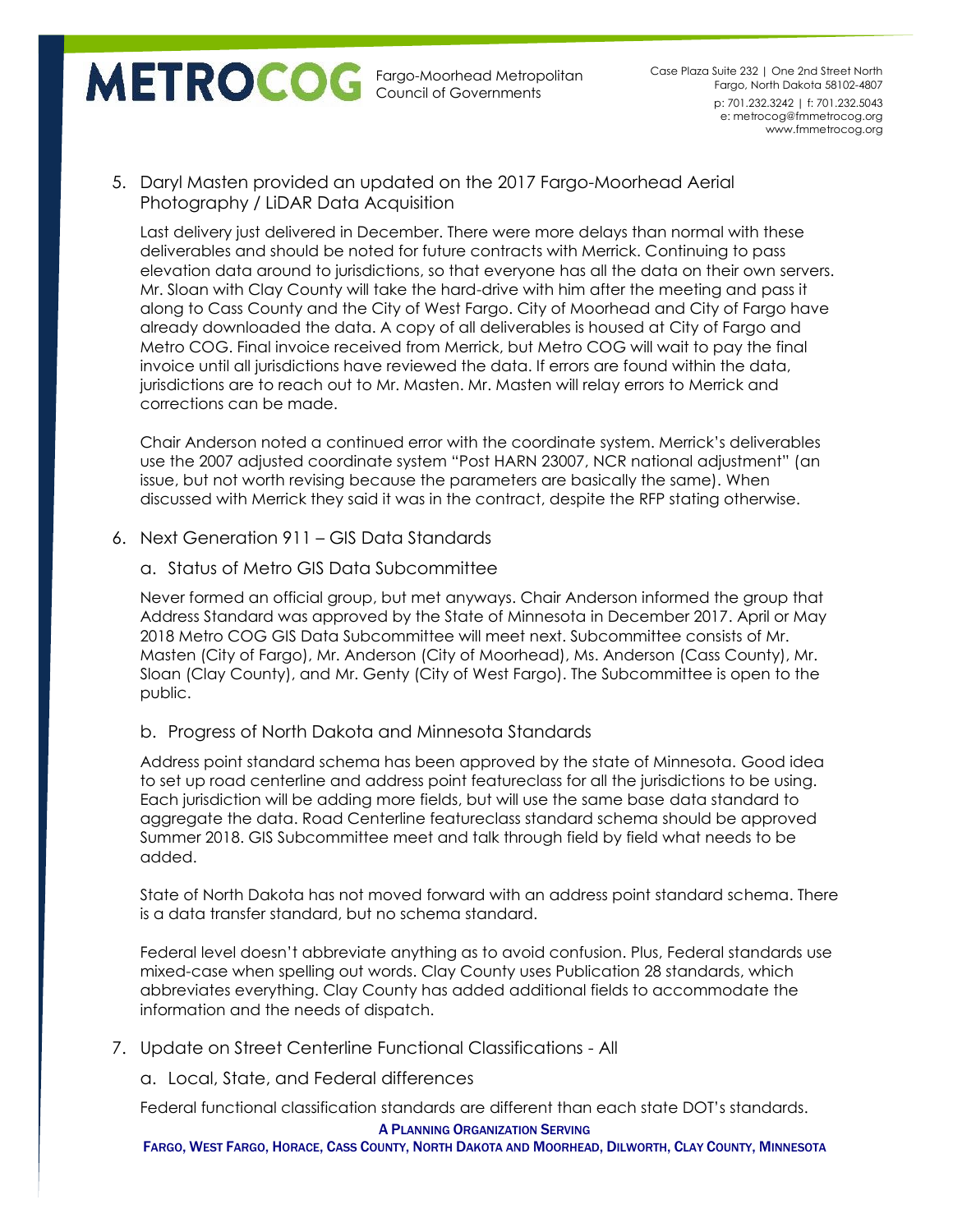

p: 701.232.3242 | f: 701.232.5043 e: metrocog@fmmetrocog.org www.fmmetrocog.org Case Plaza Suite 232 | One 2nd Street North Fargo, North Dakota 58102-4807

Moorhead has unique functional classification standards and Clay County has added pavement type field to their data.

Metro COG should in the future provide federal functional classification standards to local jurisdictions to create a smooth transfer of data. Ms. Pierce will be reaching out to each jurisdiction in the next month for the centerline information to update the NDDOT Functional Class data by mid-April 2018. Clay County includes functional class information in their Road Centerline data, but they don't know if the information aligns with that MnDOT has, because they have never received it from MnDOT. City of Fargo's functional classification information is developed by Jeremy Gordon, who has said that the City of Fargo's information does not align with NDDOT. City of Fargo would like to include the NDDOT Functional Class data as additional fields within their data, once the information is updated. Ms. Pierce will send Mr. Sloan and Mr. Anderson the MnDOT Functional Class data.

Mr. Anderson stated that it'd be nice to know what fields to include and what schema and domains that the State and Federal want included in their Functional Class data, so the local jurisdictions can include those fields and data for a smooth transfer of data.

### b. Data field in new (NextGen 911) schema

Mr. Matsen will ask Tyler Tech to run the comparison again after the next Centerline submittal in April 2018 to find any final gaps, overlaps, and address points to find any mistakes in the data.

### 8. Damage Assessment Standards – Chair Brad Anderson

a. Minnesota Data Standard for Post-Disaster Damage Assessment Data Collection

Mr. Anderson has been on the Minnesota Committee for the last year. The goal is to develop a data standard to help people in the event of a natural disaster. FEMA wants to collect information day-of a disaster to assess damage costs. Essentially Emergency Managers are to be out collecting data with a tablet or smart-phone collecting GPS located points with information on the damage. Data managers are willing to create a more efficient system, but need to know from the Emergency Managers what information needs be collected and how to categorize the information. Thus another standard is being set up.

November 2017, HSCM people came on board the Committee found out that the State of Minnesota purchased WebEOC, which is essentially based on ESRI's Collector App standard for damage assessment collection. Cities and Counties and EOC's in Minnesota have full access to the tool. The big question is where will the data be stored, and thus far there are no answers. The Committee is on hold until further information is decided. On March 14th, 2018 on the 3<sup>rd</sup> Floor of the Clay County Courthouse, HSCM is coming to town to do a walkthrough of the entire data set and it's not a GIS focused presentation, but it's important that GIS be present.

North Dakota is waiting to see what Minnesota does.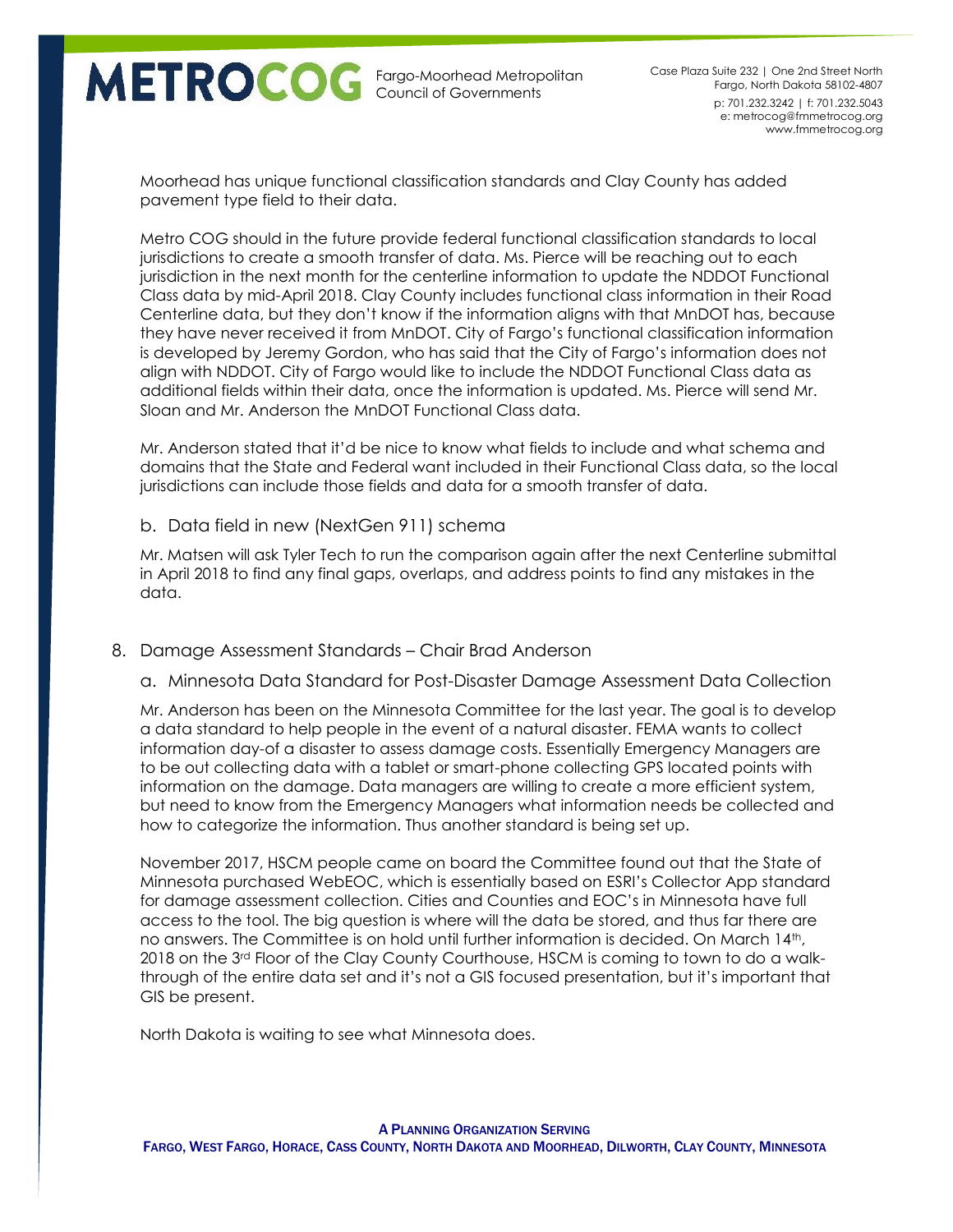p: 701.232.3242 | f: 701.232.5043 e: metrocog@fmmetrocog.org www.fmmetrocog.org Case Plaza Suite 232 | One 2nd Street North Fargo, North Dakota 58102-4807

# 9. Parcel Data Transfer Standard – Mark Sloan

a. Minnesota standard for exchange of parcel data in Minnesota **– Attachment 3**

Data Transfer Standard has been a long process of development, but will create consistent data fields across the state for exchanging parcel data. It's a Transfer Standard, so data doesn't have to be stored in the format, but it needs to be submitted in that format. Eventually, it will most likely become a script that is run prior to submittals on data.

Mr. Copeland wondered if there was a way to contain the service address data into the parcel data for the use of Moorhead Public Service. Mr. Anderson brought up that it's the problem of one-to-many relationship that is a constant battle to figure out how to work the process out.

### 10. Census – Mark Sloan

### a. LUCA

Local Unit Census update is coming up. Each jurisdiction only has 120 days once the data is received from LUCA to collect the data and confirm or update the information before the information needs to be sent back to LUCA. The jurisdictions are expecting to receive the data from LUCA sometime in March 2018.

Mr. Sloan will be completing everything in Clay County outside of Moorhead. The specific addresses in multi-family unit buildings are not stored in any database that Clay County has, which is an issue when it comes to things like this.

Mr. Anderson will be completing City of Moorhead. There is rental registration in the City of Moorhead. Biggest concern is to make sure LUCA shows the correct number of units in each multi-unit building.

Mr. Masten will be completing City of Fargo. This is a big effort because the specific addresses in multi-family unit buildings aren't stored in any database that City of Fargo has.

Ms. Anderson will be completing everything in Cass County outside of Fargo and West Fargo. Her major concern is with Horace's multi-units. Ms. Durand will provide contact information to Ms. Anderson for Horace.

Dilworth will be completing their own inventory. Mr. Sloan offered Clay County's help if needed. Mr. Mastera has unit numbers at Dilworth City Hall for Dilworth. Contact Becky Tigue for Dilworth unit number information.

## 11. Data Updates – Anna Pierce

a. Data – last update? and Sharing Data

Ms. Pierce has been working through Metro COG's existing GIS data to confirm what data has been update and when. She is looking to download each jurisdiction's data at the beginning of each year to have a base data directory that Metro COG staff can refer to at the beginning of each project. Then as projects start throughout the year, staff can verify with jurisdictions if the data has been updated since the yearly download and include the most up-to-date information within their projects.

#### A PLANNING ORGANIZATION SERVING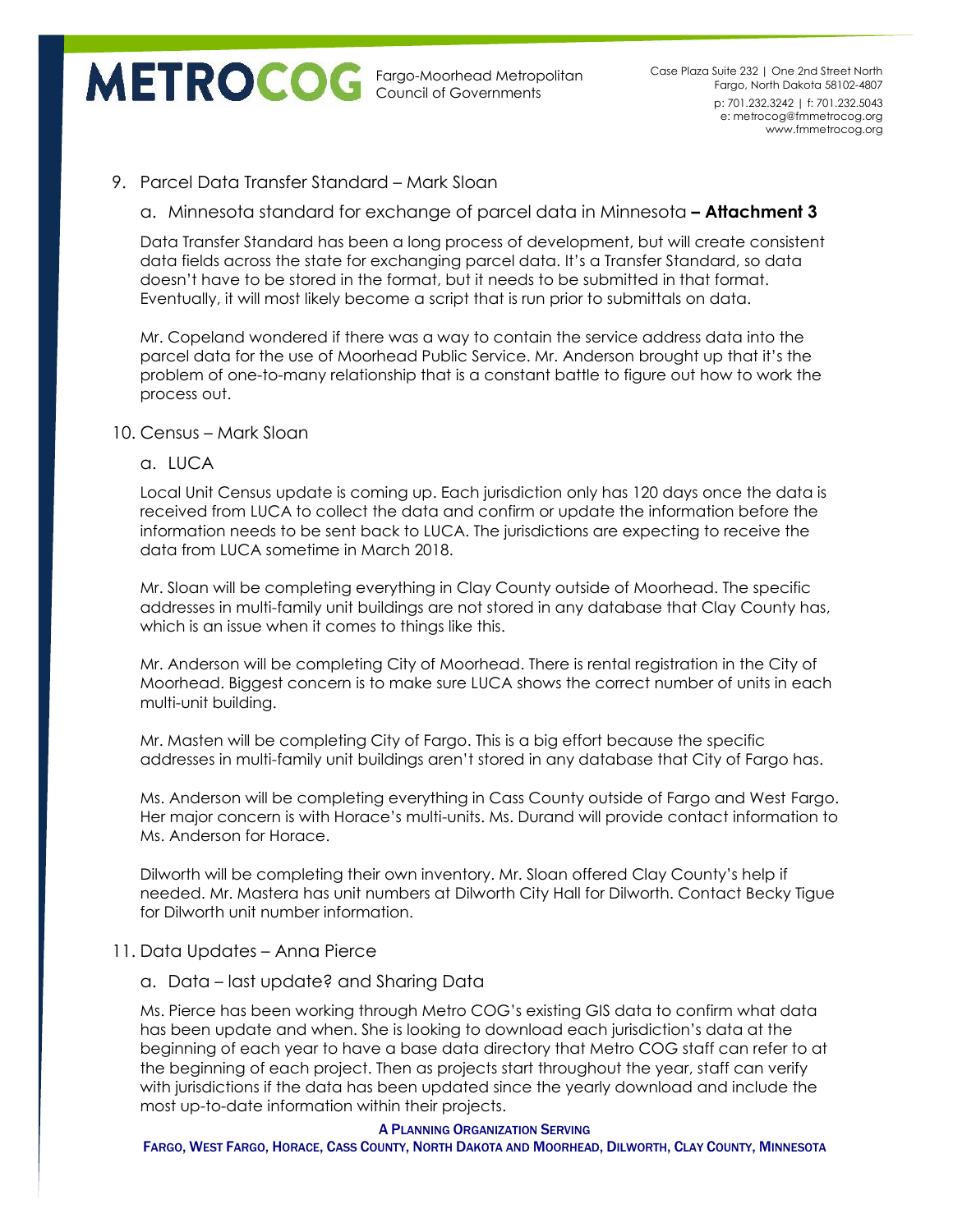p: 701.232.3242 | f: 701.232.5043 e: metrocog@fmmetrocog.org www.fmmetrocog.org Case Plaza Suite 232 | One 2nd Street North Fargo, North Dakota 58102-4807

Ms. Pierce will send a spreadsheet to the jurisdictions of the existing data that Metro COG has. Then each jurisdiction can verify the information that is available and what is old and should no longer be used. Each jurisdiction will provide Ms. Pierce how to and where to download the data.

### 12. Metro-Wide Interactive GIS Bikeways Map Discussion – Dan Farnsworth

Mr. Farnsworth brought up the feasibility of a Metro-wide Interactive Bikeway Map similar to Moorhead's Interactive Map. Mr. Anderson brought up concerns about park specific amenities and that it's a very involved process to make sure the amenities would be updated as park amenities are updated. Mr. Masten and Mr. Gentry thinks it'd be a great amenity for community members, but due to the separation of Park District from City of Fargo the reality of implementation would require a lot of coordination that makes it nearly impossible.

Mr. Farnsworth refocused the conversation to the development a Metro-wide Bikeway specific map. The challenge would be creating a data standard of naming convention for bikeways, sidewalks, etc. Mr. Farnsworth is to reach out to the various Park Districts to get their buy-in on the project. Mr. Masten suggested the data schema that City of Moorhead has would be great place to start the development of the project, if Mr. Anderson is willing to share that information. Mr. Anderson suggested we focus on the bikeways and pathways and host it through City of Moorhead's Open-data ESRI sites and the other jurisdictions can link to the specific location.

Ms. Leshovsky noted that the City of Moorhead's GIS Department is partnering up with Concordia College to have a multi-semester course that will create an inventory of the art amenities within the area. These amenities would then also be added to Moorhead's Interactive Map.

13. Next Meeting – Anna Pierce

### a. August 2018

Ms. Pierce is hoping that the GIS Committee meet twice a year to keep everyone updated. Plus, this would be helpful to keep the duration of the meetings shorter. Ms. Pierce will send out an update in August about location, date, and time.

### b. Conference Call update

Committee prefers an in-person meeting, but the option to call in would be great!

### 14. Jurisdictional Roundtable and updates within the Metro Area

### Clay County Update:

(1) Working with Fire Districts to add a second Fire Response. Clay County propagated the fields in the road centerline data to calculate the time out from all the Fire Stations. Now, they are looking to break-up the ESN (Emergency Service Networks) to better accommodate response time, specifically during the work day when volunteer fire fighters are at their day-jobs.

#### A PLANNING ORGANIZATION SERVING